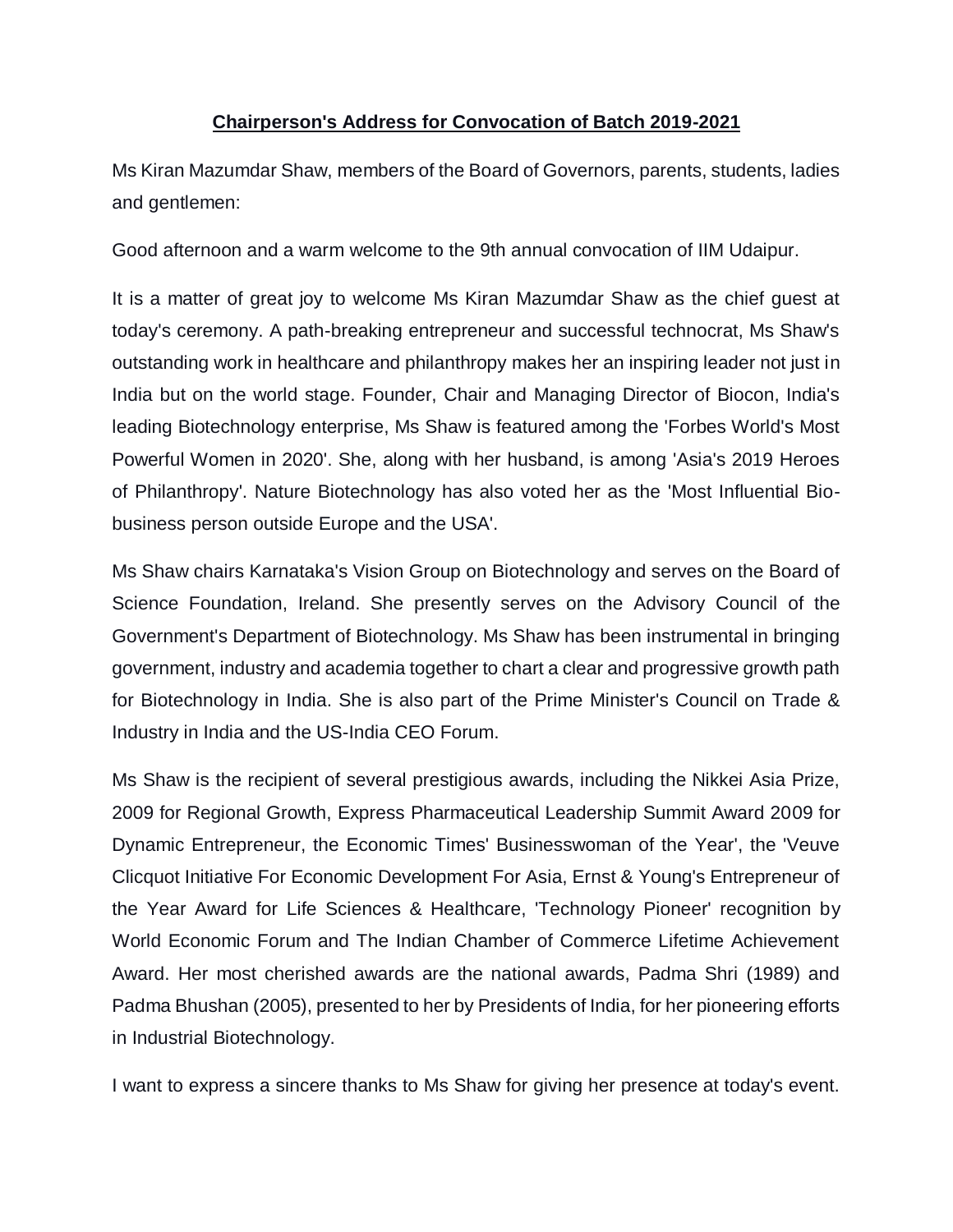IIMU challenges its students to expand their knowledge and their intellectual horizons, so they emerge transformed and prepared to impact the world of business and society at large. Nobody can provide a better example and inspiration for our graduates as you are a particular batch with completing your internships to finishing your course online. I understand that convocation is a landmark event for all of you. We have been working hard to host it in a blended environment. Unfortunately, with the second wave and spikes in the number of coronavirus cases, we had to do it virtually. I completely acknowledge and appreciate the participation of each one of you.

Last year was the most challenging time for the IIMU Community with the unprecedented global pandemic outbreak. However, the ambition to become a globally recognized management institution by 2030 has consciously created a culture that values collegiality and accessibility.

Fortunately, IIM Udaipur became the youngest school in Asia to be listed on the **QS 2021 Masters in Management Rankings** and the **Financial Times (FT), Masters in Management Rankings 2020** second consecutive year. Both these rankings are recognized globally as critical indicators of excellence for a B-school. I want to congratulate the entire IIMU community for making this possible.

In 2019, IIMU's Board member Mr D Shivakumar led the **Vision 2030** involving all the stakeholders. In our new vision, two core areas that have emerged are high-quality research and student transformation. This year The Institute had set up **five task forces** as, **Enhance research productivity, Improve Quality of Learning, Improve placement outcomes, Establish a source of distinctiveness for the Institute/brand building** and **Expand avenues of funding**. These task forces involved board members, faculty, staff and students. These task forces have worked on detail plan which would help IIMU achieve its ambitious vision 2030.

Taking the legacy forward of strengthening the industry associations further, the Institute has created two advisory boards for its one-year MBA programs. These Advisory Boards are composed of highly esteemed professionals and entrepreneurs who guide us with insights on strategic initiatives and development plans for our one-year programs.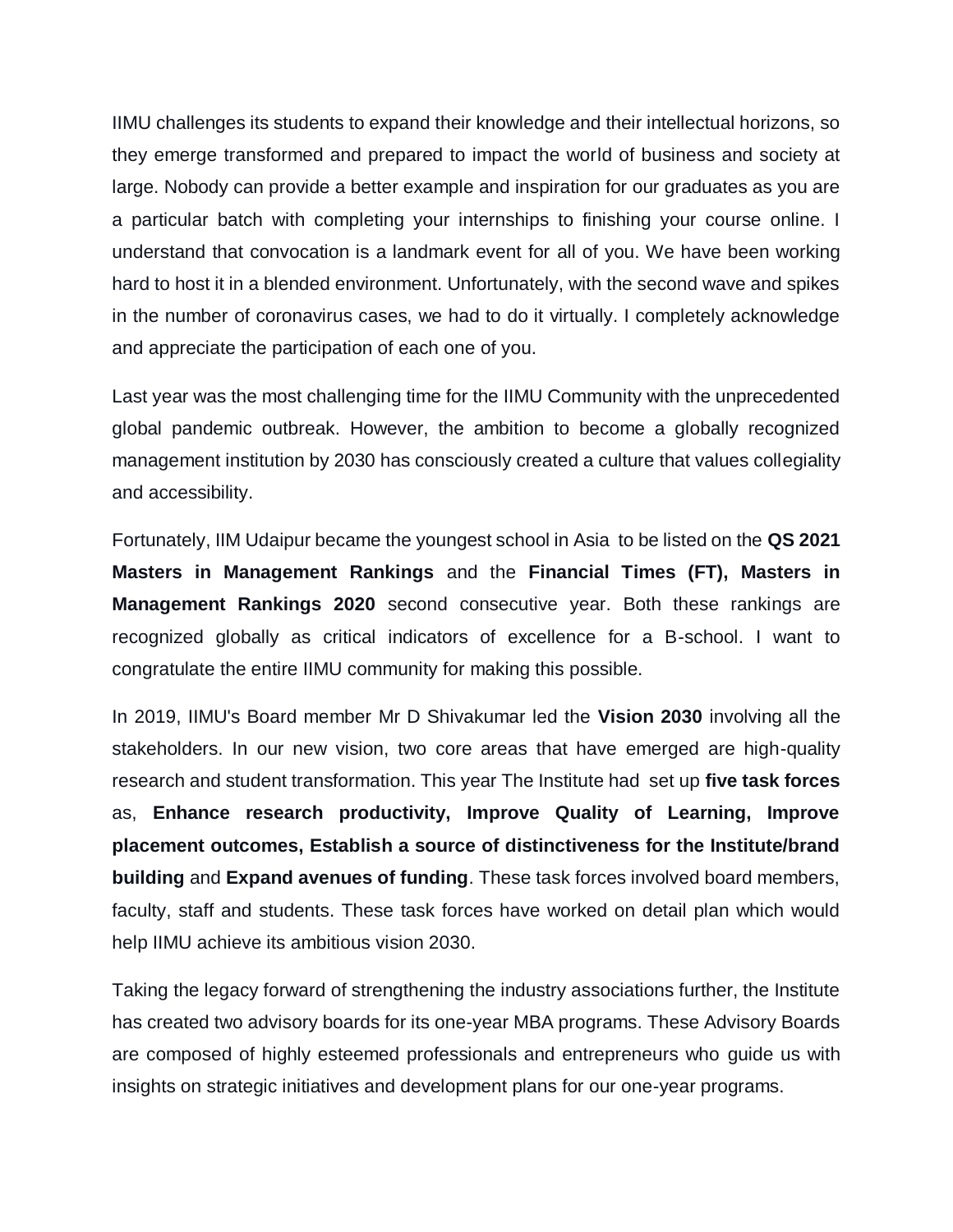Research is one of the critical factors for becoming a globally recognized management institution. This year too, our faculty members **Prof. Kunal Kumar, Prof. Shaleen Gopal, Prof. Anirban Adhikary** and **Prof. Tanvi Gupta** contributed to research that builds theory and inspires practice by publishing in the **Journal of Human Resource Management, Journal of Management Studies, Journal of the Academy of Marketing Science (JAMS)** and **Journal of Consumer Research (JCR)** respectively. All these journals are a part of the prestigious Financial Times Journal Lists. I would also like to mention a special congratulatory note to **Prof. Tanvi Gupta**, who published in the **Journal of Consumer Research** which is a part of three prestigious management journal lists: **Top 20 Bloomberg BusinessWeek, Top 50 Journals by Financial Times** and **Top 24 UT Dallas List**. Well done! All of you have made us proud of your achievements.

This year again, the Institute has upbeat its placement process irrespective of the pandemic situation. The enterprises' new attitude has shifted towards more eco-centric and purposeful business with high academic standards. With the increasing batch size and diversity, our students received offers for the most sought-after roles from prominent firms in India and abroad.

IIM Udaipur takes pride in the fact that our rigour and high standards from inside the classroom are carried to campus activities and community life outside the classroom. This year students took ownership and responsibility for themselves and for crucial aspects of student affairs, including organizing multiple events, implementing the new constitution, and continuing with the culture of collaboration.

In addition to its well established **one-year MBA in Global, Supply Chain Management**  continued the tradition of excellence. I hope the learnings at IIMU have enabled students to understand the logistics, production and processes involved in global supply chain management. I wish the batch great success with enhanced career opportunities in logistics and supply-chain related sectors.

As an Institute, we have always strived to respond quickly to the needs of the industry. The recently launched first-ever **one year MBA in Digital Enterprise Management (DEM)** for experienced professionals is designed to develop leadership styles and